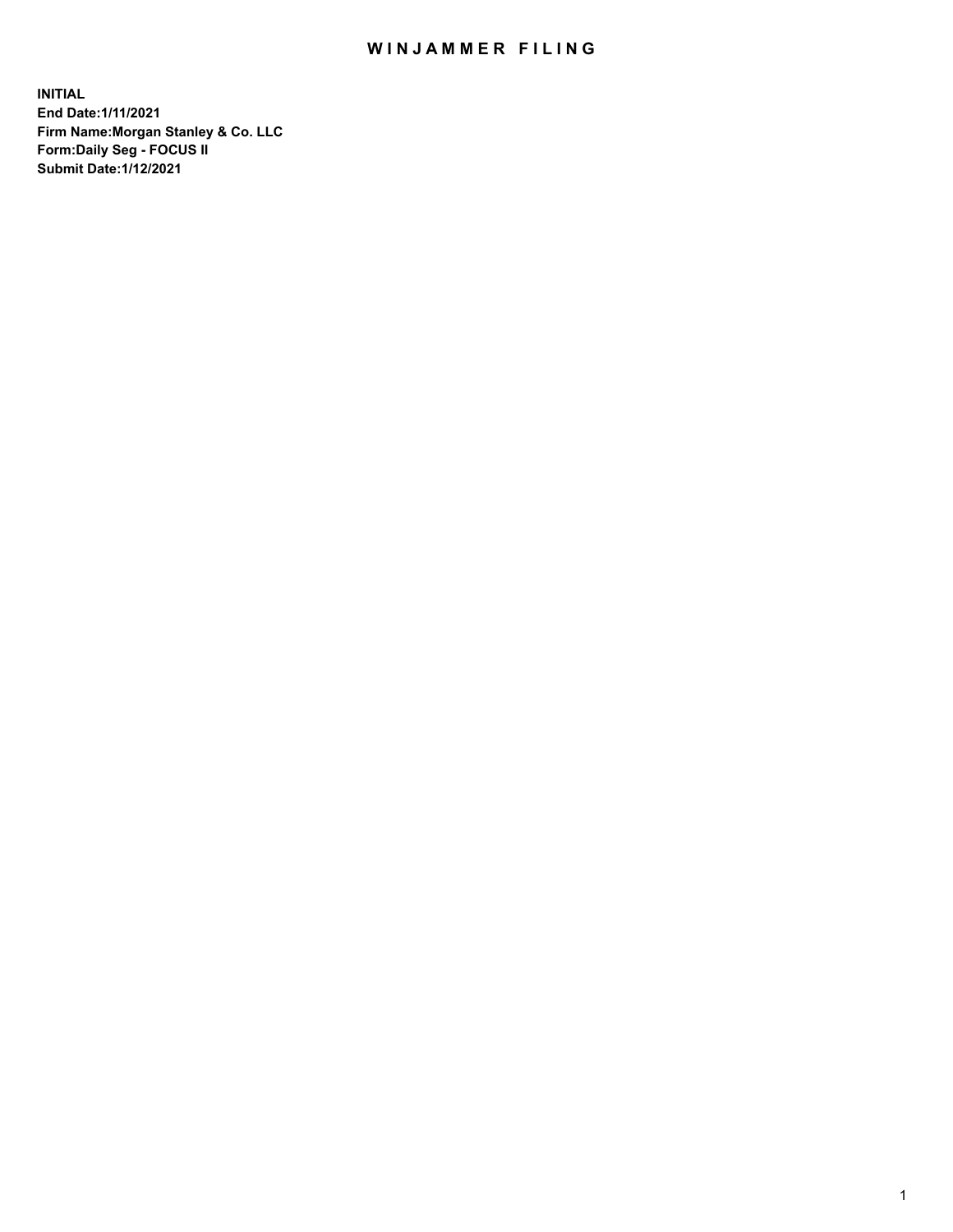**INITIAL End Date:1/11/2021 Firm Name:Morgan Stanley & Co. LLC Form:Daily Seg - FOCUS II Submit Date:1/12/2021 Daily Segregation - Cover Page**

| Name of Company                                                                                                                                                                                                                                                                                                                | <b>Morgan Stanley &amp; Co. LLC</b>                     |
|--------------------------------------------------------------------------------------------------------------------------------------------------------------------------------------------------------------------------------------------------------------------------------------------------------------------------------|---------------------------------------------------------|
| <b>Contact Name</b>                                                                                                                                                                                                                                                                                                            | <b>Ikram Shah</b>                                       |
| <b>Contact Phone Number</b>                                                                                                                                                                                                                                                                                                    | 212-276-0963                                            |
| <b>Contact Email Address</b>                                                                                                                                                                                                                                                                                                   | Ikram.shah@morganstanley.com                            |
| FCM's Customer Segregated Funds Residual Interest Target (choose one):<br>a. Minimum dollar amount: ; or<br>b. Minimum percentage of customer segregated funds required:% ; or<br>c. Dollar amount range between: and; or                                                                                                      | 235,000,000<br><u>0</u><br><u>00</u>                    |
| d. Percentage range of customer segregated funds required between:% and%.<br>FCM's Customer Secured Amount Funds Residual Interest Target (choose one):                                                                                                                                                                        | 0 <sup>0</sup>                                          |
| a. Minimum dollar amount: ; or<br>b. Minimum percentage of customer secured funds required:%; or<br>c. Dollar amount range between: and; or<br>d. Percentage range of customer secured funds required between: % and %.                                                                                                        | 140,000,000<br><u>0</u><br><u>0 0</u><br>0 <sub>0</sub> |
| FCM's Cleared Swaps Customer Collateral Residual Interest Target (choose one):<br>a. Minimum dollar amount: ; or<br>b. Minimum percentage of cleared swaps customer collateral required:% ; or<br>c. Dollar amount range between: and; or<br>d. Percentage range of cleared swaps customer collateral required between:% and%. | 92,000,000<br><u>0</u><br>0 Q<br>0 <sub>0</sub>         |

Attach supporting documents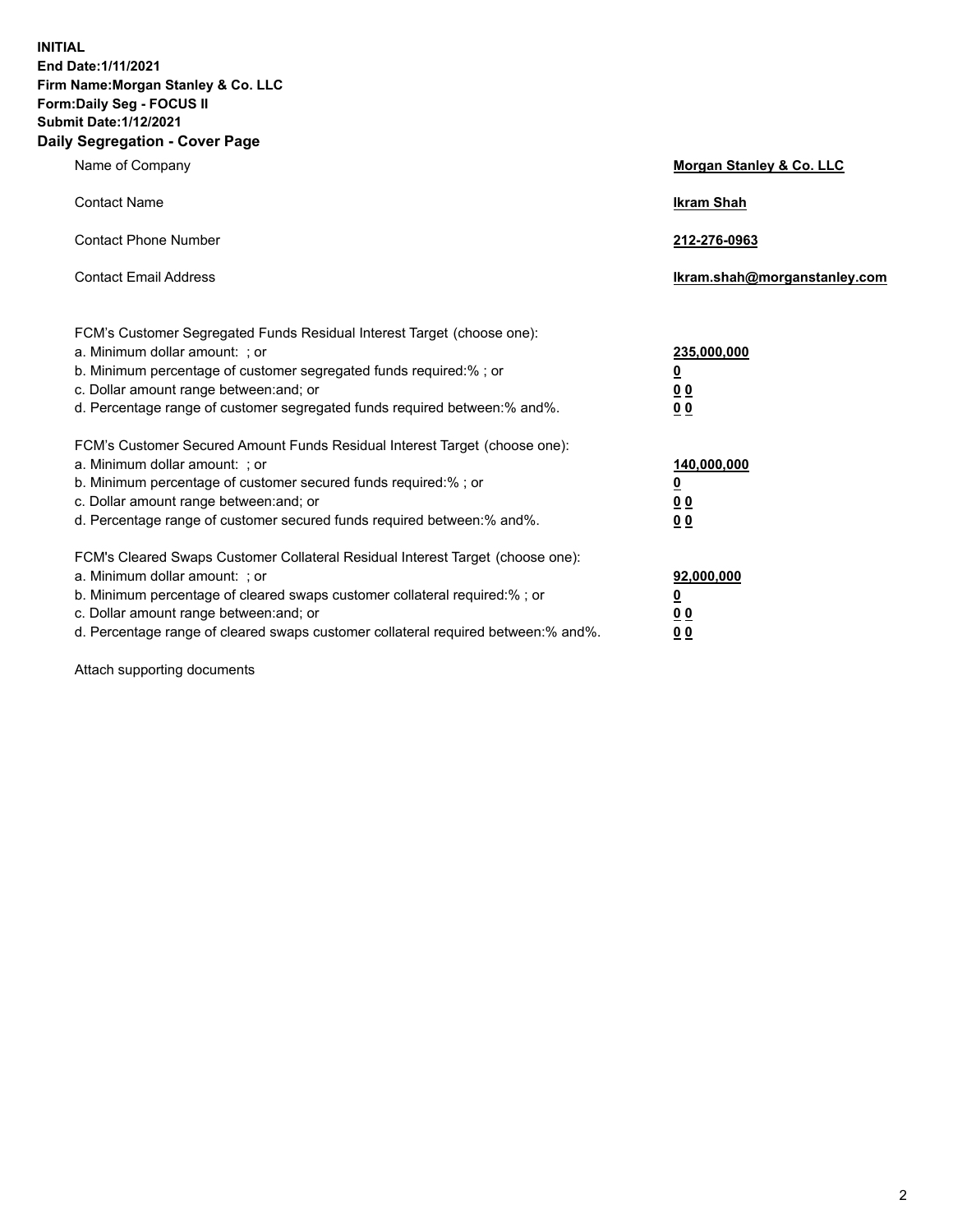## **INITIAL End Date:1/11/2021 Firm Name:Morgan Stanley & Co. LLC Form:Daily Seg - FOCUS II Submit Date:1/12/2021 Daily Segregation - Secured Amounts**

Foreign Futures and Foreign Options Secured Amounts

Amount required to be set aside pursuant to law, rule or regulation of a foreign government or a rule of a self-regulatory organization authorized thereunder

- 1. Net ledger balance Foreign Futures and Foreign Option Trading All Customers A. Cash **4,269,764,194** [7315]
	- B. Securities (at market) **2,256,459,435** [7317]
- 2. Net unrealized profit (loss) in open futures contracts traded on a foreign board of trade **763,260,780** [7325]
- 3. Exchange traded options
	- a. Market value of open option contracts purchased on a foreign board of trade **14,558,323** [7335]
	- b. Market value of open contracts granted (sold) on a foreign board of trade **-12,922,232** [7337]
- 4. Net equity (deficit) (add lines 1. 2. and 3.) **7,291,120,500** [7345]
- 5. Account liquidating to a deficit and account with a debit balances gross amount **39,145,459** [7351] Less: amount offset by customer owned securities **-37,884,994** [7352] **1,260,465**
- 6. Amount required to be set aside as the secured amount Net Liquidating Equity Method (add lines 4 and 5)
- 7. Greater of amount required to be set aside pursuant to foreign jurisdiction (above) or line 6.

## FUNDS DEPOSITED IN SEPARATE REGULATION 30.7 ACCOUNTS

- 1. Cash in banks
	- A. Banks located in the United States **844,383,683** [7500]
	- B. Other banks qualified under Regulation 30.7 **681,152,569** [7520] **1,525,536,252**
- 2. Securities
	- A. In safekeeping with banks located in the United States **269,314,944** [7540]
	- B. In safekeeping with other banks qualified under Regulation 30.7 **22,621,178** [7560] **291,936,122**
- 3. Equities with registered futures commission merchants
	-
	- B. Securities **0** [7590]
	- C. Unrealized gain (loss) on open futures contracts **775,827** [7600]
	- D. Value of long option contracts **0** [7610]
	- E. Value of short option contracts **0** [7615] **23,369,301** [7620]
- 4. Amounts held by clearing organizations of foreign boards of trade
	- A. Cash **0** [7640]
	- B. Securities **0** [7650]
	- C. Amount due to (from) clearing organization daily variation **0** [7660]
	- D. Value of long option contracts **0** [7670]
	- E. Value of short option contracts **0** [7675] **0** [7680]
- 5. Amounts held by members of foreign boards of trade
	-
	-
	- C. Unrealized gain (loss) on open futures contracts **762,484,953** [7720]
	- D. Value of long option contracts **14,558,323** [7730]
	- E. Value of short option contracts **-12,922,232** [7735] **5,666,682,475**
- 6. Amounts with other depositories designated by a foreign board of trade **0** [7760]
- 7. Segregated funds on hand **0** [7765]
- 8. Total funds in separate section 30.7 accounts **7,507,524,150** [7770]
- 9. Excess (deficiency) Set Aside for Secured Amount (subtract line 7 Secured Statement Page 1 from Line 8)
- 10. Management Target Amount for Excess funds in separate section 30.7 accounts **140,000,000** [7780]
- 11. Excess (deficiency) funds in separate 30.7 accounts over (under) Management Target **75,143,185** [7785]

**0** [7305]

[7354] **7,292,380,965** [7355]

**7,292,380,965** [7360]

[7530]

[7570]

A. Cash **22,593,474** [7580]

 A. Cash **2,938,038,118** [7700] B. Securities **1,964,523,313** [7710] [7740] **215,143,185** [7380]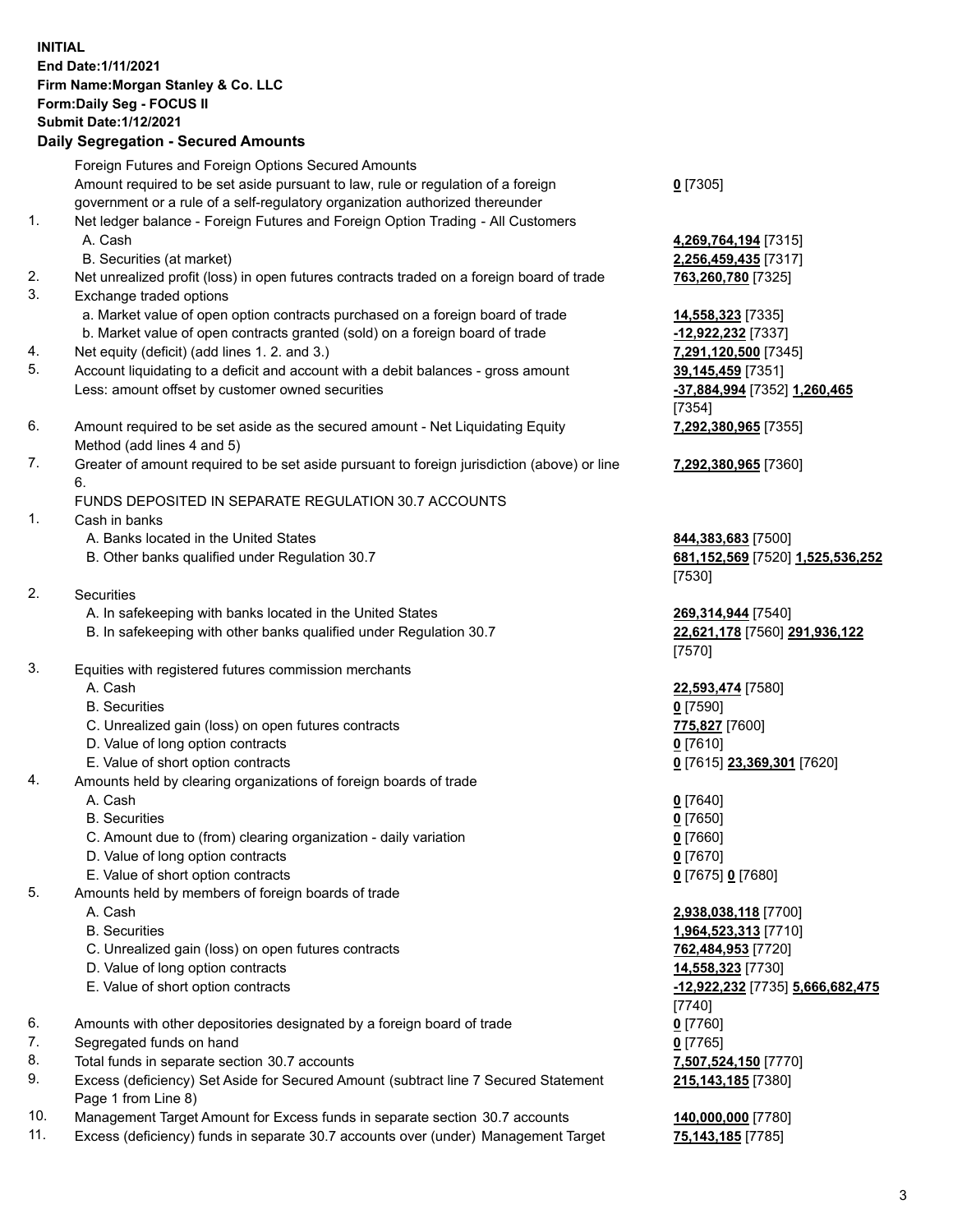**INITIAL End Date:1/11/2021 Firm Name:Morgan Stanley & Co. LLC Form:Daily Seg - FOCUS II Submit Date:1/12/2021 Daily Segregation - Segregation Statement** SEGREGATION REQUIREMENTS(Section 4d(2) of the CEAct) 1. Net ledger balance A. Cash **15,574,937,427** [7010] B. Securities (at market) **8,319,194,177** [7020] 2. Net unrealized profit (loss) in open futures contracts traded on a contract market **1,227,971,083** [7030] 3. Exchange traded options A. Add market value of open option contracts purchased on a contract market **657,459,929** [7032] B. Deduct market value of open option contracts granted (sold) on a contract market **-523,353,117** [7033] 4. Net equity (deficit) (add lines 1, 2 and 3) **25,256,209,499** [7040] 5. Accounts liquidating to a deficit and accounts with debit balances - gross amount **627,443,048** [7045] Less: amount offset by customer securities **-621,297,685** [7047] **6,145,363** [7050] 6. Amount required to be segregated (add lines 4 and 5) **25,262,354,862** [7060] FUNDS IN SEGREGATED ACCOUNTS 7. Deposited in segregated funds bank accounts A. Cash **3,822,538,979** [7070] B. Securities representing investments of customers' funds (at market) **0** [7080] C. Securities held for particular customers or option customers in lieu of cash (at market) **1,045,313,236** [7090] 8. Margins on deposit with derivatives clearing organizations of contract markets A. Cash **13,503,745,168** [7100] B. Securities representing investments of customers' funds (at market) **0** [7110] C. Securities held for particular customers or option customers in lieu of cash (at market) **7,273,880,941** [7120] 9. Net settlement from (to) derivatives clearing organizations of contract markets **-142,144,238** [7130] 10. Exchange traded options A. Value of open long option contracts **657,459,929** [7132] B. Value of open short option contracts **-523,353,117** [7133] 11. Net equities with other FCMs A. Net liquidating equity **8,499,804** [7140] B. Securities representing investments of customers' funds (at market) **0** [7160] C. Securities held for particular customers or option customers in lieu of cash (at market) **0** [7170] 12. Segregated funds on hand **0** [7150] 13. Total amount in segregation (add lines 7 through 12) **25,645,940,702** [7180] 14. Excess (deficiency) funds in segregation (subtract line 6 from line 13) **383,585,840** [7190] 15. Management Target Amount for Excess funds in segregation **235,000,000** [7194]

16. Excess (deficiency) funds in segregation over (under) Management Target Amount Excess

**148,585,840** [7198]